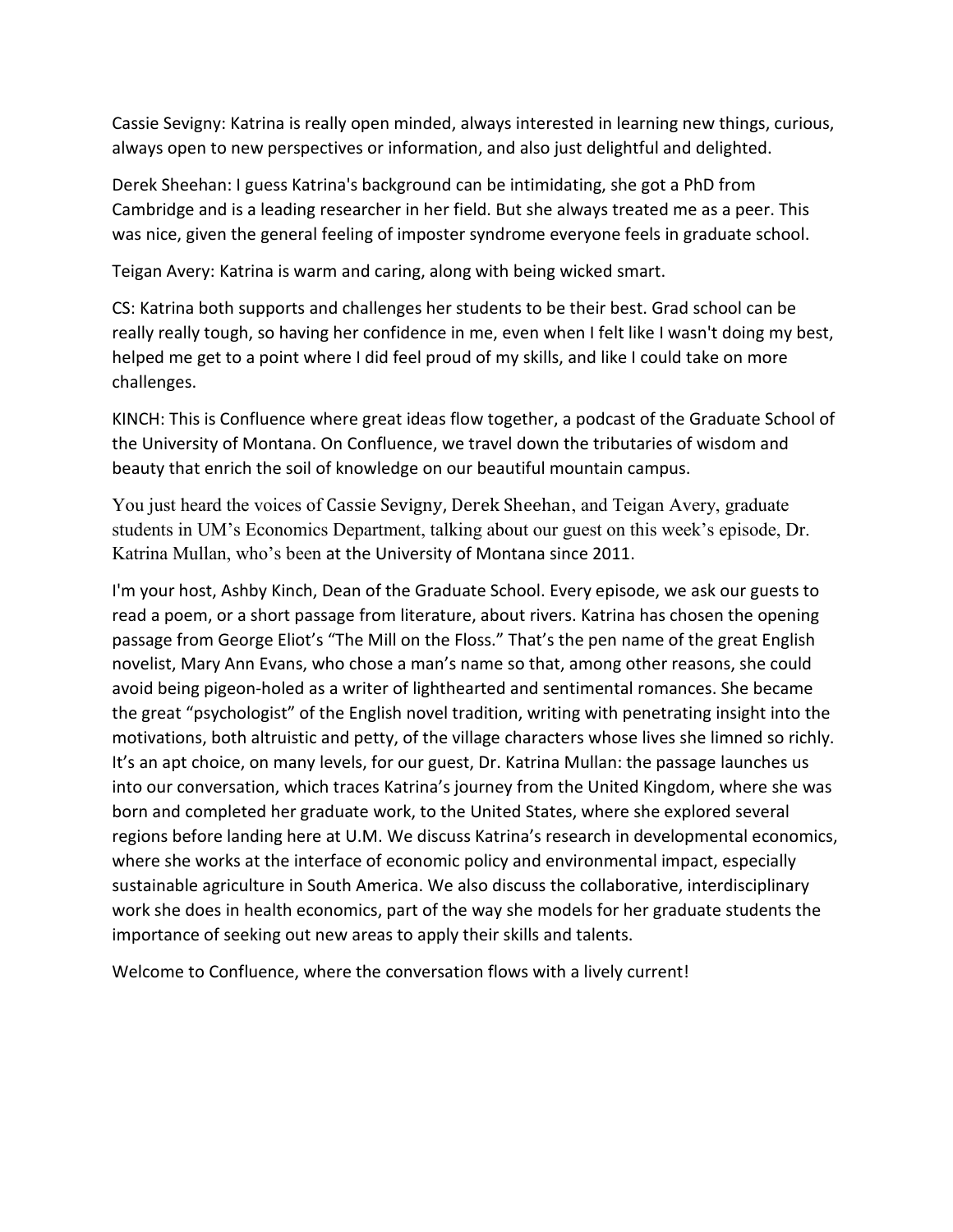Katrina Mullan: This is a passage from George Eliot, "Mill On The Floss."

A wide plane where the broadening floss hurries on between its green banks to the sea, and the loving tide rushing to meet it checks its passage with an impetuous embrace. On this mighty tide, the black ships laden with a fresh scented fur planks, with rounded sacks of oil bearing seed, or with the dark glitter of coal, are born along to the town of St. Oggs...Just by the red roof town, the tributary ripple flows with a lively current into the floss. How lovely the little river is with its dark changing wavelets it seems to me like a living companion while I wander along the bank and listen to its low placid voice as to the voice of one who is deaf and loving.

AK: Thank you for joining Confluence Katrina.

KM: Thank you. I'm glad to be here.

AK: So I'm so excited that you chose that particular passage. It just, my heart fluttered when I saw the email. I love George Eliot. Of course, you know, for the listeners who don't know George Eliot's, you know, work. That's the pen name for Maryann Evans, incredibly important English novelist from the 19th century. Why did you pick that?

KM: So I was thinking through, you know, the idea of rivers, the idea of books that drew on rivers, and one of my very favorite books is another one of George Eliot's novels, Middlemarch, which is a huge novel of lots of people, their desires, their interactions with each other. And so that kind of put her in mind. And then I was thinking about other novels with rivers. But that was kind of where I was coming from.

AK: Yeah. And, and, and I, you know, there's so many layers at which it kind of connects to your story as an economist, right? You just talked about motivations of people. And that's such an important part of her work that she is the great psychologist of the English novel tradition. And my view, she understands the kind of dark corners of human behavior. But it's also a mill, right, this economic engine, the novel itself is set, you know, around that mill, and it's at a crucial economic transition in English culture. And then the main characters, you know, Tom and the sister Maggie, it's been a while since I read it, but I think that's right. You know, they die on the river together in an embrace. So there's something kind of symbolic about the shifts in the English economy going on there as well, potentially?

KM: I think there is, I think the bit that really draws me is how the economic context and the social context that people are living in, in combination with the things that matter to them personally, which vary for each of the different characters, how those things come together to determine what each of the characters does, and how those characters interact with each other, then that really fits with the way I think about economics, which is everybody has the things that they care about, the things that they value, and that in combination with the contexts that they're in, you know, the social relationships they have, the economic relationships they have, determines what they do, and determines how their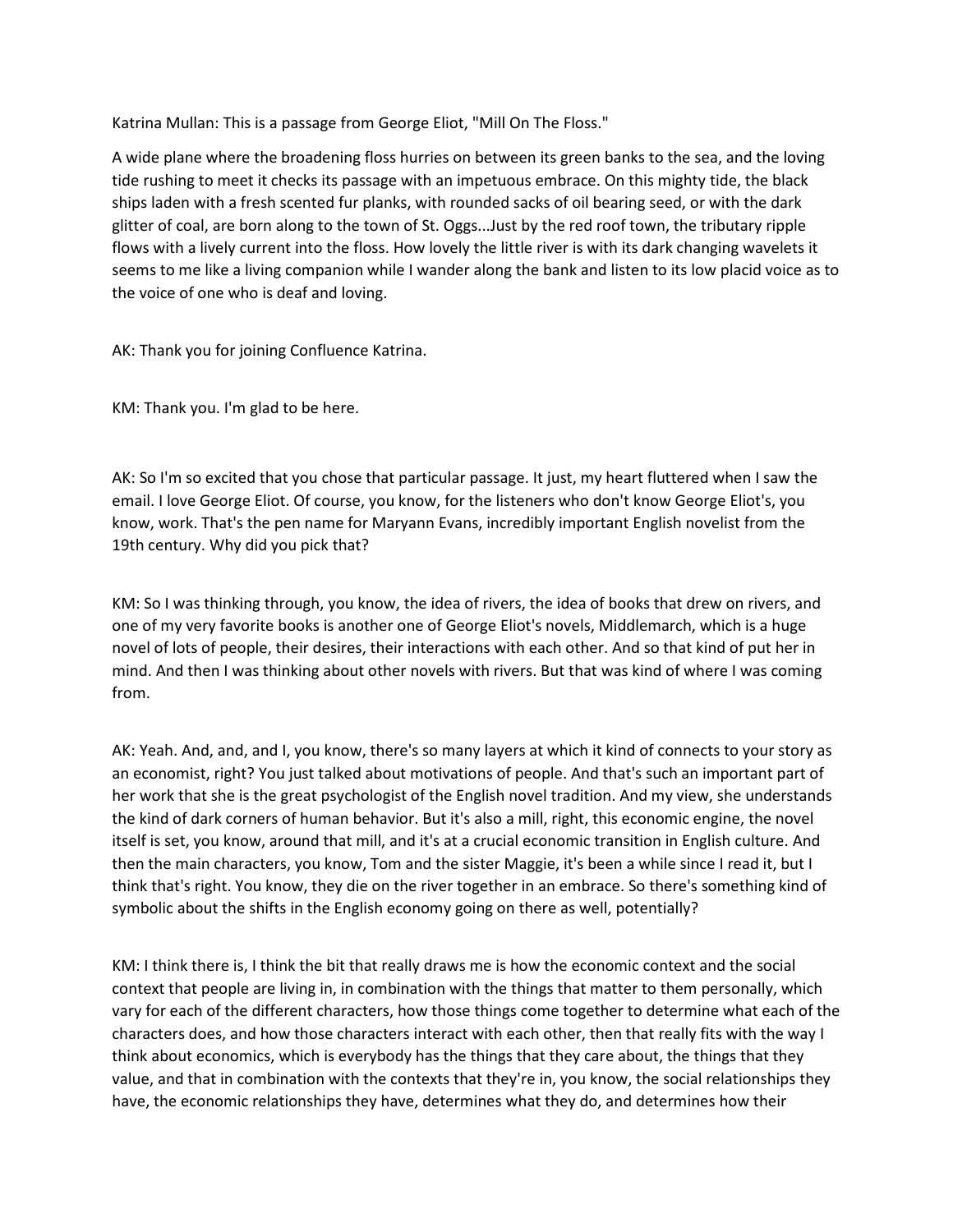choices affect other people.

AK: That's so fantastic. And so hopefully, we've made some converts to George Eliot today that...

KM: Or to economics.

AK: Yeah, one of the two, exactly, both maybe, but it'd be great if, yeah, more economists read George Eliot. And certainly, we hope the, especially the conversation will inspire people to think more about economics. So tell us a little bit about that, about your story and how you got into this as a student, and you know why you chose the professor's life in particular.

KM: So I guess there's two parts to that. One is why economics, and the other is why professors life. And I chose economics early. So I'm originally from the UK, I grew up in England, where you really decide your path at the age of about 16. And I debated what to study, thought I'd give economics a go and from that moment, age 16, it was what was fascinating to me, it was a way of looking at the world that I knew I wanted to keep looking at the world that way and keep studying that. So the economics part was easy. And then the professor part, I finished my economics degree. And then I really was interested in how you could use economics to inform policy. That's the aspect of economics that really drives me is thinking about how to make the world a better place by using the theory and using the methods to understand how people will respond to policy interventions, and what that means for how effective they are. And so I worked for a few years at the UK Department for the Environment as an economist, actually working directly on policy design, which was really exciting to work on policy design, but I, it was not in depth enough for me. I really wanted to be doing the research. And so I went to grad school, continued down this path, and haven't looked back.

AK: So that's really interesting. At the time that you took that job, how common was it to have a Department of the Environment with an in house economist? Was that kind of a new movement that you were part of looking back on? Because it seems, of course, important to your future plans. I mean, you know, that you were already interested maybe in environmental policy, but here's an opportunity to actually work on the applied side of it.

KM: Yeah, it was reasonably common. So there were, I was in the Ministry of Agriculture and Environment or the Department of Agriculture and Environment. And there were maybe 30 Economists working there, at least. So it was important, but there was a kind of growing trend towards, in particular, trying to understand how people value the environment. So that was something there had always been economists working on environmental policy. But policymakers who weren't economists really wanted to understand when we're making decisions that might have economic costs that might have implications for jobs or for the prices of things. How do we weigh that up against these benefits of cleaner air or cleaner water. And so there was a push to show to the general public that people care about clean air and clean water, just as much as they care about the price of gas. It's just that because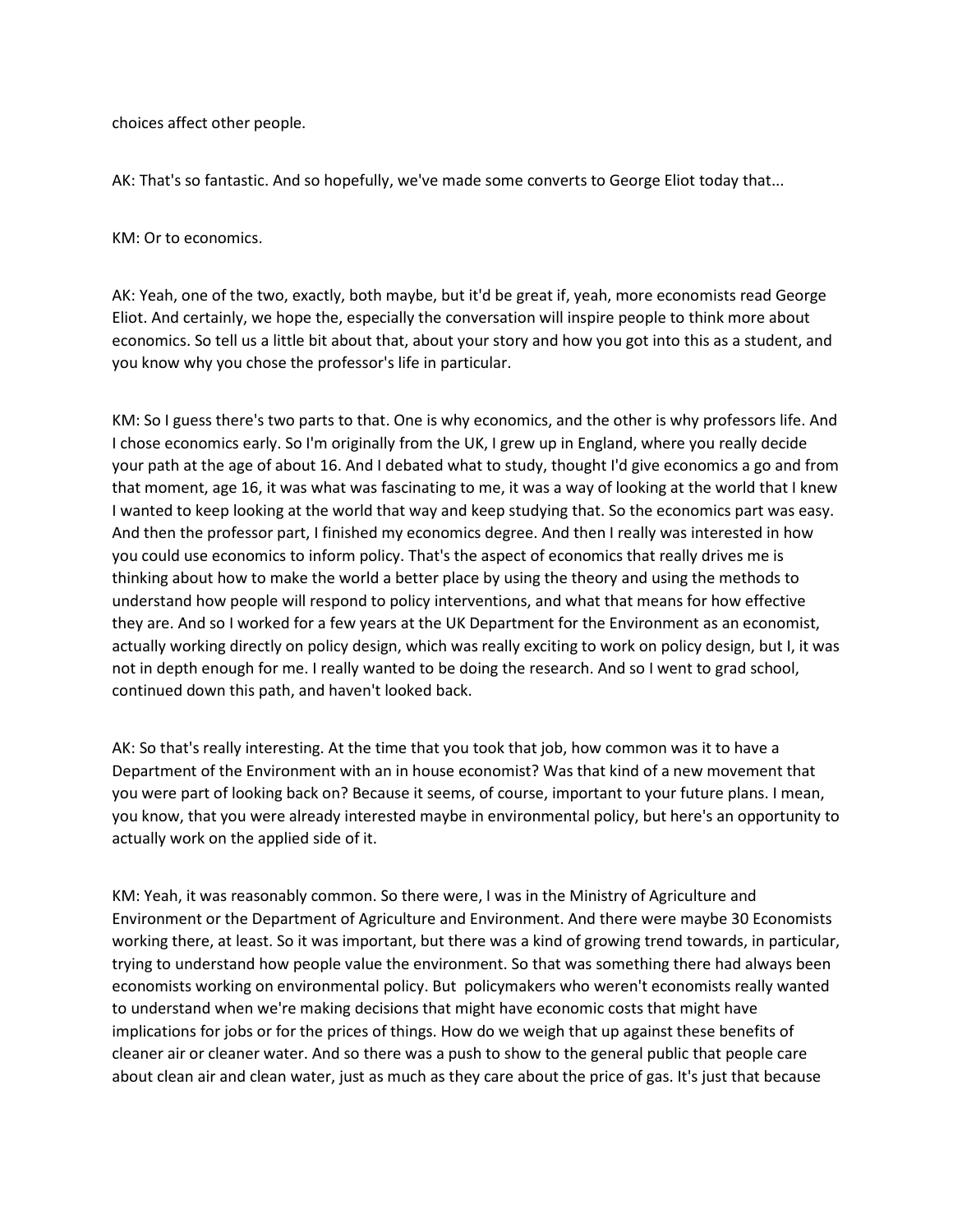those things aren't bought and sold in markets, it's harder to see those values.

AK: So you needed another mechanism to sort of account for that value.

KM: Yeah, to understand well, how much importance do people place on these things? And so how can we weigh them up against the cost of these environmental policies?

AK: Fantastic. And so when you headed off to do your PhD, you kind of had that framework in mind that you wanted to do some of the applied work, particularly in environmental work.

KM: I did. And in fact, I moved into environment from my initial interest had primarily been development economics. So thinking about growth in four countries thinking about poverty alleviation, I ended up somewhat by chance in this environmental policy job, and since then, have been kind of putting the two of those things together.

AK: But that mesh, of course, is central to the research you've done. But it's super important, right? That is developing countries where the cost trade offs on the environment can be quite dramatic. And the impact on developing countries of climate change are going to end up being quite dramatic, right? So tell us a little bit more about the work you've been doing, especially in South America.

KM: Yeah. So I have really focused in on this environment development relationship. And as you say, part of the reason it's so important is because when people are working in agriculture, for example, or don't have the same level of savings to rely on, then they're much more vulnerable to environmental change. And the other reason is that the trade offs are much more stark, if you do have to give up some economic growth in order to reduce environmental degradation, then that matters a lot more if you're kind of on the edge of economic sustainability. And so my research has really focused in on that including a lot of work in, in recent years in Brazil, looking at deforestation in the Brazilian Amazon. But focusing in on what does that deforestation mean for people engaging in it? So small scale farmers clearing land for agriculture, and understanding both what are the benefits for these farmers? So what would they give up if we try and prevent this deforestation from occurring, for reasons that are important globally? But also, are there costs for the farmers themselves from environmental degradation that results from deforestation? So I'm really trying to quantify what happens locally. If we try and protect forests for the huge global benefits in terms of climate change, biodiversity and that kind of thing.

AK: Yeah. And of course, that exact question has an obverse, which is the what are the ways in which richer developing nations are actually offloading costs to developing nations? Right? So but your your model is, is let's zero in on the local motivations to see if we can kind of better understand them. Can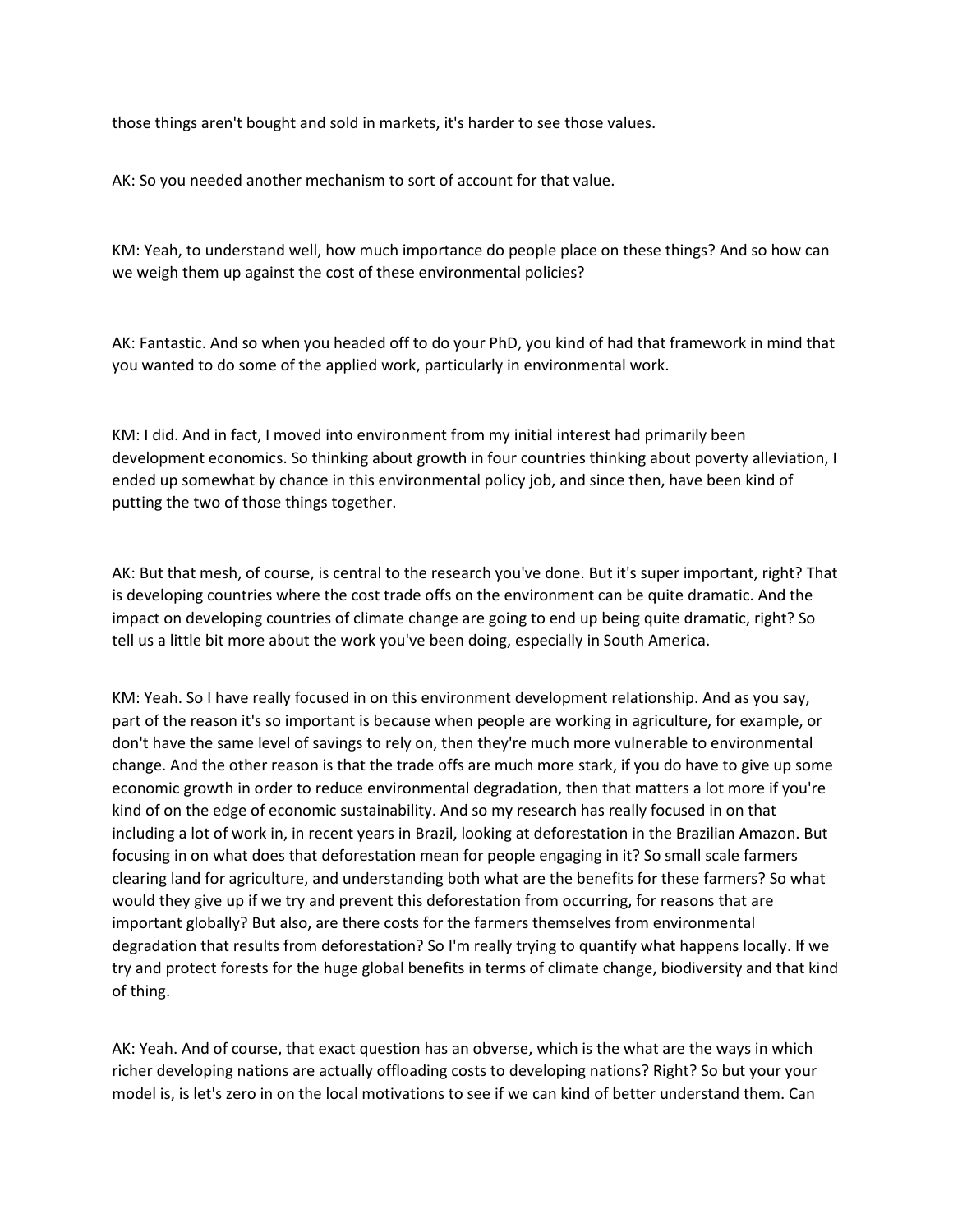you think of examples that your research has really impacted shifts in policy?

KM: So one of the things I've been trying to do is really quantify what these global trade offs are. So kind of go from this, what are the local effects? To understand, for example, there's a drive to compensate, you know, so for payments from rich countries to poor countries, in return for avoiding deforestation. And so one of the areas that my work kind of feeds into is understanding well, how large do these payments need to be? What are people actually sacrificing in order to protect forests, and therefore the link with what's happening in rich countries and people's preferences for having these forests protected, is to understand if we're going to have some kind of compensation, or if we're going to have some kind of policy interventions, then how much finance would be needed? And then we can think about how those things might be financed as well.

AK: Got it. Yeah. And I think that the applied local work for our community is especially important for, you know, here we are Montana, there's a woods products industry here. You know, it's important for our community to hear these stories from around the globe of how you're working those through, what's the value of the international context for your teaching here?

KM: I think it's important for my students to have that international context, that it's easy to...I teach environmental economics, I also teach health economics. And it's easy to get very focused in on, you know, US environmental issues, US healthcare systems. And so I do think that it's beneficial for my students that I come with both an international perspective in terms of the topics that I'm interested in, and an international perspective in terms of my own knowledge and background and experiences.

AK: Yeah, I have to throw this in, because it's very funny, but you said that one of the things you would want to go back and redo is more languages, which I think is a good thing to say, in this context, as well that you know, that you've needed to pick up Spanish and Portuguese, because a local context you worked in, you know, require it, requires you to kind of interact locally.

KM: I wish I knew more like so I know, some Spanish I know, a little bit of Portuguese, but I wish it was stronger.

AK: Yeah. So that's a little urge to the undergrad and graduate student listeners out there, get your, get your languages down. And I think another funny thing you said, and I think it's really revealing and important. It's not funny, but you know, insightful, which is that you think personally, you might have ended up doing some of this exact work. Had you actually started from say biology, another field, because your interests in it are so eclectic. So talk a little bit about the importance of interdisciplinarity in the work you're doing, the teams that you work with, whether here on campus or internationally to kind of push this work forward.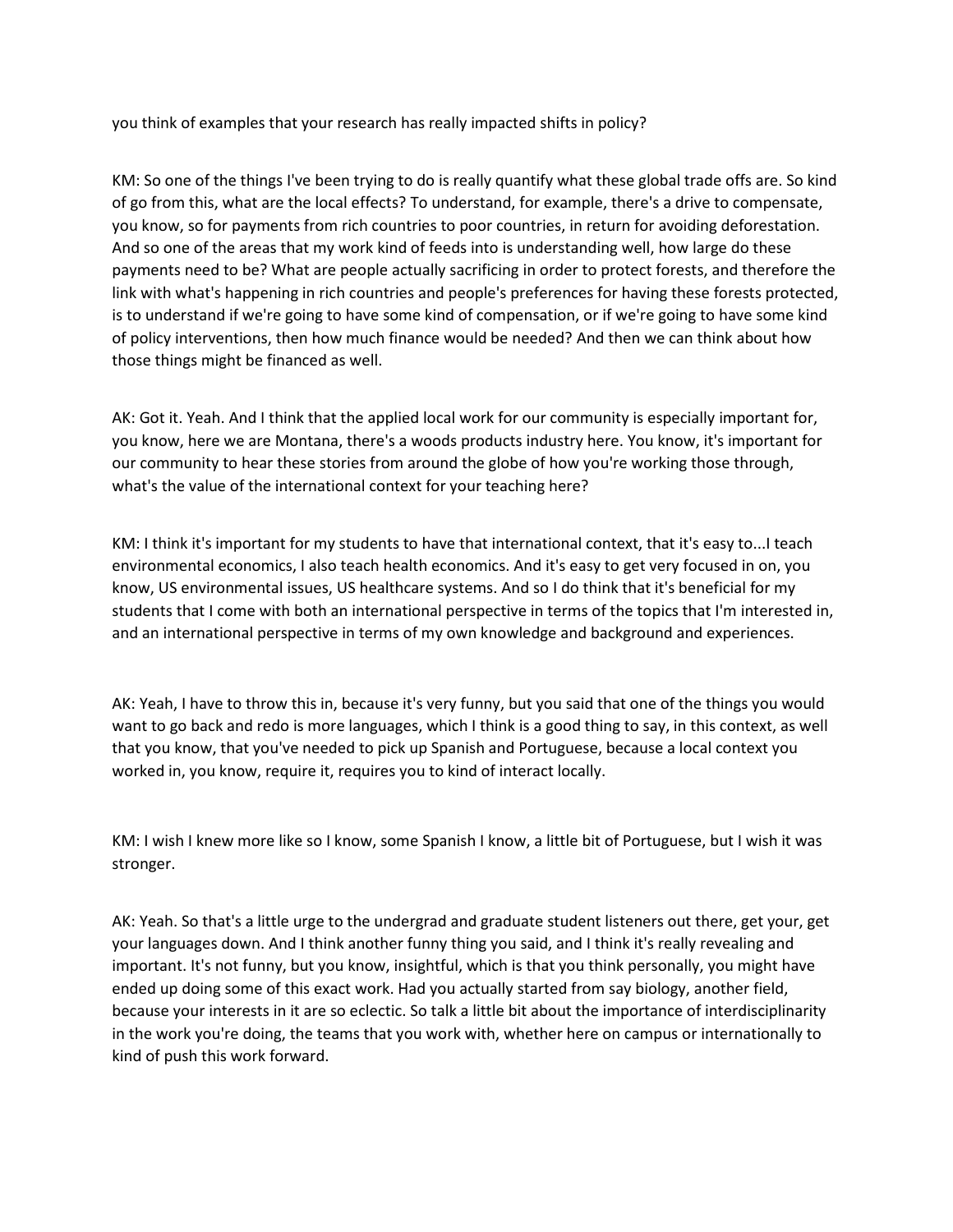KM: Yeah. So a big part of my work has always been working with people from other disciplines, to answer questions that none of us would be able to answer alone. And I think that's something that is being, the importance of it is being recognized more widely. It is a bit...

AK: But it's still a steep, steep hill to climb.

KM: It's a steep hill, certainly in economics, it's a slow process. But the kinds of questions that I've been able to think about are, for example, with my work in Brazil. Then at the moment, I'm working with hydrologists and climate scientists to understand how deforestation affects farmer wellbeing. And whether farmers are making decisions that might actually change the rate of deforestation to increase it or decrease it. And that's only possible if we can model what are the climate impacts of deforestation? What does that do to kind of flows of water through the landscape, neither of which are questions that I can answer. But then the question part of that that I can really address in detail is how do farmers respond? Because farmers don't just experience changes in water availability and then don't do anything about it. They will then make decisions to try and adapt to those changes, and so if it was only say, the hydrologist looking at this question, they might say, okay, well, farmers productivity will go down by this amount, because they'll have this much less water. But actually economists will come into that and think, maybe not, because what are the ways farmers can adapt? And how will that then affect the final outcomes?

AK: Yeah. And what are your teams? How do you make those connections? And how do you develop and build out those teams? Because I think, you know, one of the sort of lanes of Confluence is to stress interdisciplinary research and sort of demystify the process, talk a little bit about how these relationships unfold, and how you reach out to researchers and how you begin that collaboration process, which is, can be bumpy, right? It's never, never necessarily a smooth process.

KM: Yes, I mean, it's absolutely, it's a slow process. So a lot of these have been built up, mainly through meeting people, having initial conversations, then moving to perhaps very small projects. So for example, the hydrologist that I'm working with at the moment on this project I described, we did a smaller project first, and then that evolved into this larger project. And in fact, I have other collaboration, newer collaboration with public health researchers here at UM. And we're also answering questions where we're looking at, for example, health impacts of wildfire smoke.

## AK: Yeah.

KM: And the piece that I can then bring to that is, how do people change their behavior in response to wildfire smoke, which might then affect what the final health outcomes are. And that collaboration came about, through initial conversations, just oh, we have common interests, we should meet with each other. A very small project. So one of my master's students, maybe five years ago, worked on a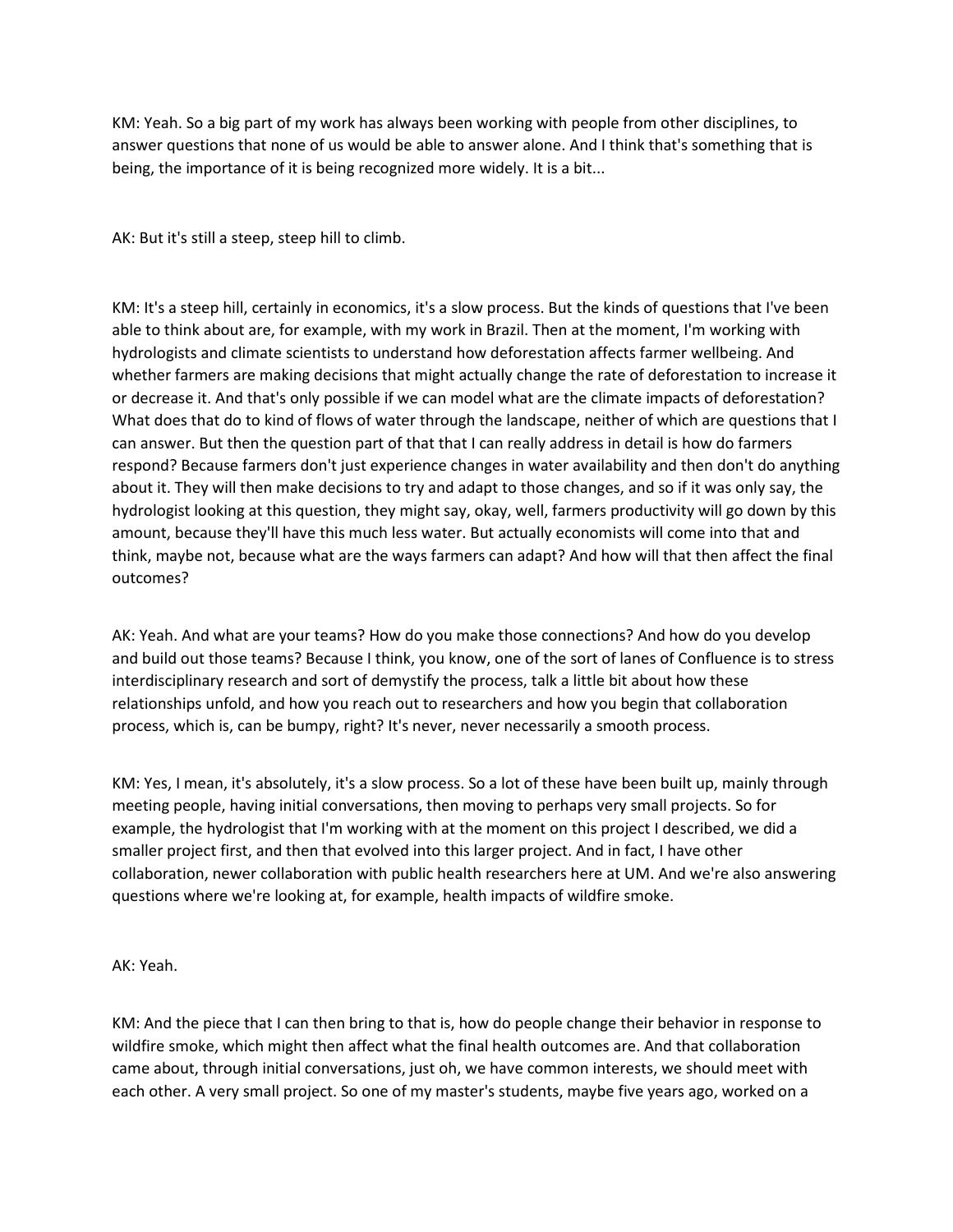project using some of the data from the public health researchers that they collected, where we could look at this kind of behavioral response question. And then that led to enough of a relationship that we could then put in a bigger proposal together. So it is that kind of initial conversations, small projects to try out the collaboration. And then using that as a basis for larger projects.

AK: Yeah. And you mentioned a graduate student's role in that. And, you know, we've talked to Teigan before. And she's kind of working on a similar kind of project, right, that is at the interface of vaccine uptake, and is sort of examining the motivations. And so, you know, you don't need to talk about that, because listeners can go listen to Teigan and talk about it, but I think that's a good example of how important graduate students are, that they are often the vector through which some new research projects might unfold. And we've heard that story multiple times on this podcast of the way a professor can be influenced in reverse by work that their graduate students are doing.

KM: Yeah. And in fact, that's one of my favorite ways to, yeah, try out new ideas or try out new collaborations is...often, professors are busy, and they think, oh, it'd be nice to work together, but don't necessarily get around to it. Whereas if you have a graduate student who's interested in some specific piece of intersection between fields, then yeah, that just gives it an impetus to actually make the collaboration happen. So definitely many cases where graduate student projects have helped contribute to this kind of longer term collaboration.

AK: Well, that's a natural segue to you know, another point of emphasis of the podcast, which is, you know, what are the attributes you're looking for in a good graduate student? What are what are, when you're looking at applications? What are the kinds of things you're trying to select for?

KM: So the main thing that is important to me is how students can think about applying the economic ideas, the theories and the methods that they learn about in class, to real problems. So when I'm looking at applications, then I'll want to see on their transcripts, that they have enough of an understanding of the math and of the conceptual material to make it through the coursework. But really, I'll want to see from their letter or from the kind of research or volunteering or work experiences that they describe that they have a sense of how these theoretical ideas can be applied and how they can be used to actually answer questions that matter to people.

AK: Yeah, and there's a certain amount of creativity involved with that, right, that certain amount of ability to kind of take this tool and move it into different domains and see how it functions in those different places.

KM: There really is, it's not an easy skill. So you'd think oh, well, you can just apply this to policy. But actually, it's something that's quite challenging to shift from, do I understand what's happening in this model? To? Yeah, using it in different ways and thinking about how it might be relevant.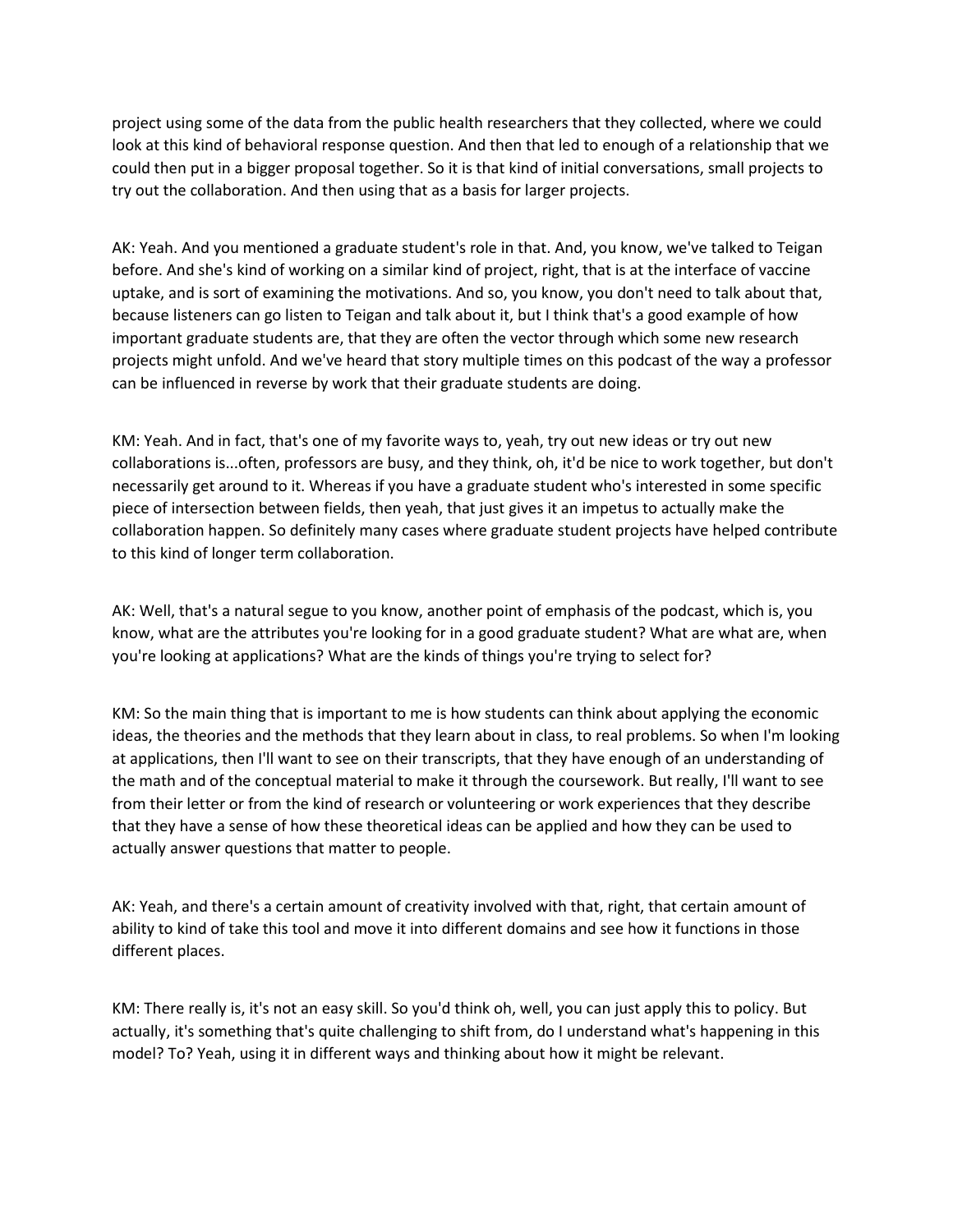AK: Yeah, I suspect you also have to be pretty quick in learning and taking in and absorbing new ideas, new information, because when you switch to that new domain, right, you've got to now learn a little hydrology, you know, a little...

KM: Yeah, absolutely.

AK: So you have to kind of maybe have a kind of general, an ability to do kind of a generalist intelligence.

KM: Yeah, yeah. No, I think an open mindedness is also important, you know, to think about, okay, here's some new concepts. What can we do with those?

AK: Yeah, and that that maybe defines kind of a problem in the field as a whole, that there's been some shifts in the field, that there's a lot of public conversation about economics, needing to kind of move away from some of its models, or at least adapt them more. And I'm being abstract about it. But you know, the rational actor model is one of the key ones. And across social sciences, there's a lot of debate about, you know, does that adequately reflect the nuances of human psychology? And so we have these adjacent disciplines, right, that have some claims on human behavior, psychology would be one, anthropology would be, evolutionary biology increasingly, how do you see that sort of playing out in the field of economics? That's a kind of methodological problem, and what are its impacts? And how people...I think it impacts your work, in other words, in the sense that you're, you are at root trying to understand and examine motivation, what motivates people.

KM: Yes. So I think when I'm, you know, I've always had a fairly open view of economics. And so, as well as thinking about yeah, here's this kind of fundamental neoclassical economic model, that assumes that everyone's trying to maximize their own well being and not considering other things, then that is a really valuable starting point, I don't think it stopped being a valuable starting point, because it can help us understand quite a lot of the world and quite a lot of how people behave. But I think what's really interesting is to then think about well, which are the cases where that doesn't apply? And then specifically, think about what other models can we bring in at that point? And sometimes it is, yeah, these kinds of behavioral psychology models. And certainly at the moment, I'm teaching a brand new health economics class. And a lot of it brings in behavioral economics, because the standard neoclassical model doesn't fit some of the things that people are doing in terms of health decision making. But the other way that we can kind of open up our thinking a little bit, is there's also other areas, other ways of approaching economics, like institutional economics, which instead of taking the context in which people are making decisions as fixed, opens up to thinking about, well, how do people's preferences affect the evolution of the formal or informal rules that govern what they choose to do?

AK: Yeah. And the cumulative effect on how to...

KM: How does that then have a feedback?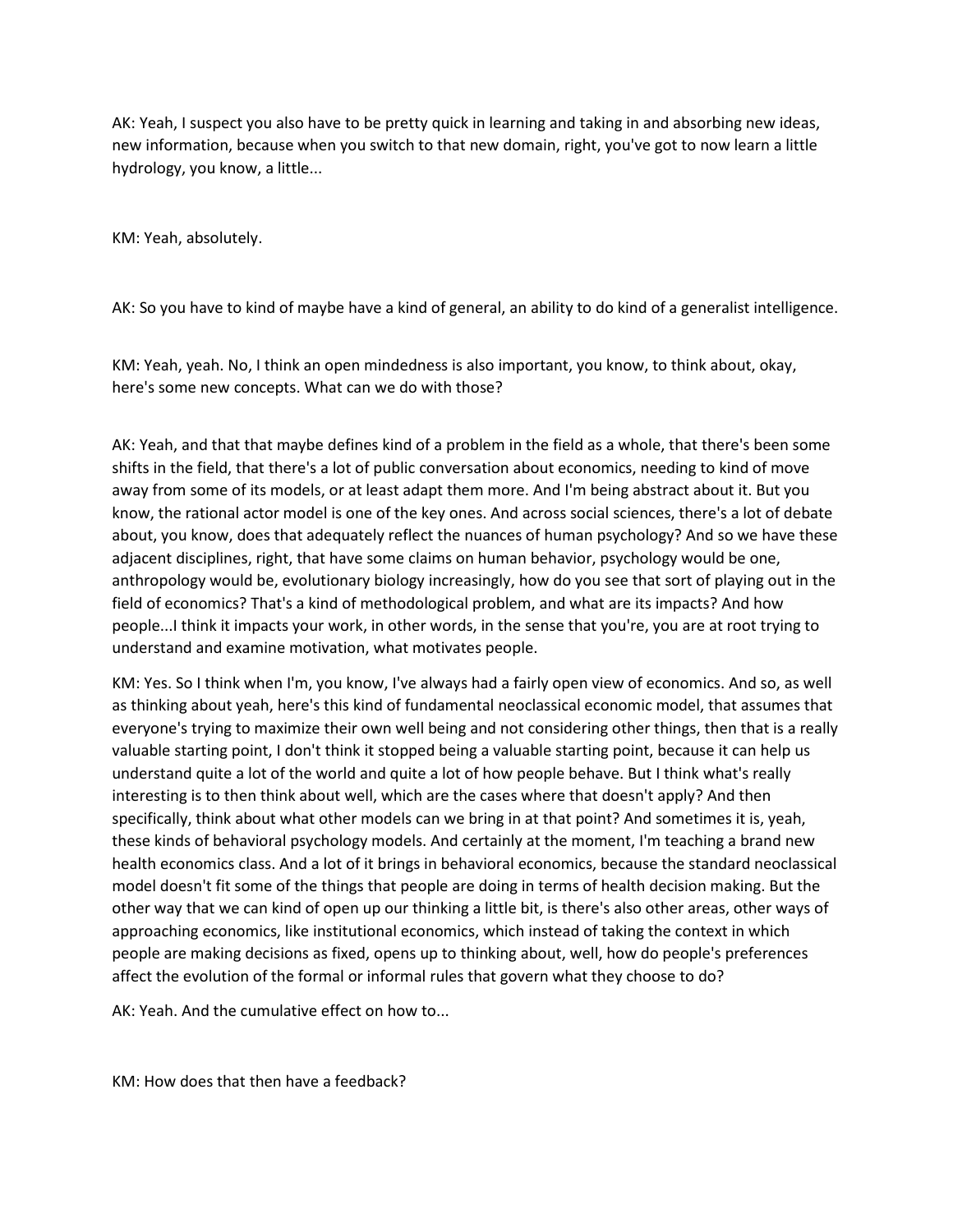AK: Cumulative effect on institutions and how they're structured. Yeah, coming from people's value decisions. So it's not necessarily just taking them as given but thinking about how they actually evolved in the first place.

AK: Yeah.

KM: And that's really important when we're thinking about environmental questions, in particular, because what kind of institutions we have, what kind of regulations we have, really drives a lot of decision making that might have consequences for the environment.

AK: Fantastic. Well, we also like to hear your Montana story. How did you end up here at the University of Montana? We love your accent, of course, for one thing.

KM: So yeah, so my accent is, I started, I was living in England, and basically, the south of England, which is where I was kind of a mix of London, and then Cambridge is very crowded. And so once I finished grad school, then it just seemed appealing to be somewhere where there weren't quite as many people, which didn't lead me to Montana. It led me to other parts of the US. I spent some time in North Carolina and California. And people in Montana would think those sound like very crowded places. But when you come from the south of England, those are empty, you know, full of wild open spaces. And yeah, liked it enough to want to stay in the US if possible. So I was applying for permanent jobs. And as soon as I came to Missoula, I was like, okay, This is this is it, this is the right place. It really has the open space. Also the University of Montana, my department was full of great people, it still is. And the fact that there were all these people with really strong environmental research interests. So knowing that I wanted to do this kind of interdisciplinary environmental research, being in an environment where other people wanted that too, and where that was something that was valued, was really important to me.

AK: Yeah. And we refer to that, you know, I do at least as this sort of intellectual ecosystem, and that in this particular zone UM's incredible. I mean, people, you know, wildlife biology, and obviously, forestry, but also environmental studies. So across the campus thinking about these problems from multiple perspectives.

KM: Yeah, and that was really appealing as somebody coming into it, then that's really important to have that.

AK: You're not inventing in a vacuum.

KM: Yeah.

AK: We end every episode with our quick hitters short answer questions. You ready for them?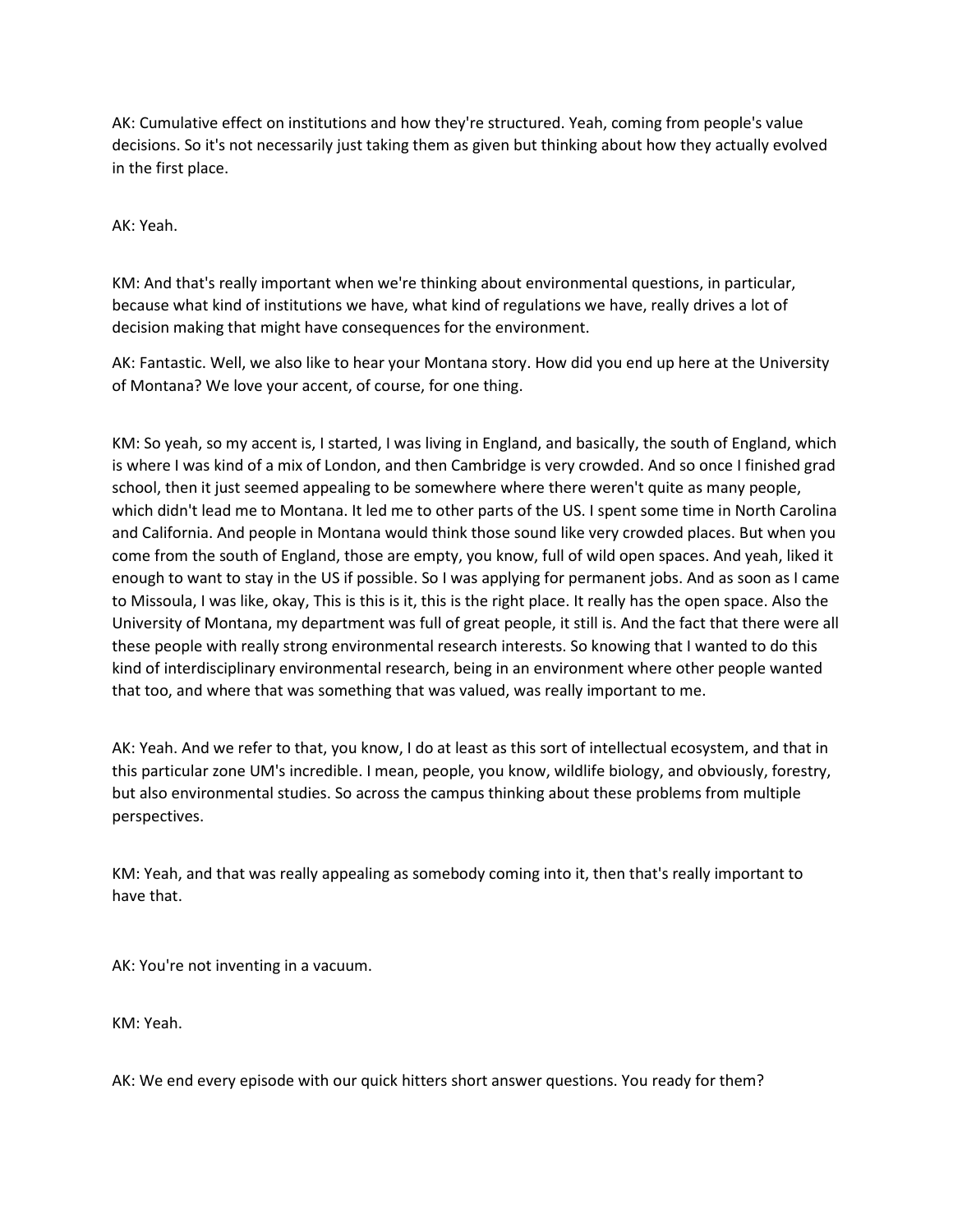KM: Yeah.

AK: Okay. morning and night person?

KM: Morning, mostly because can't stay up late.

AK: So sunrise or sunset?

KM: I guess sunrise.

AK: Yeah, seems like it's an obvious, obviously follows. Western or eastern Montana?

KM: I haven't explored eastern Montana as much as I would like to have so I'm gonna have to say western.

AK: Okay. Yellowstone or Glacier?

KM: Glacier, but Yellowstone grows on me every time I go.

AK: Winter or summer?

KM: Absolutely summer.

AK: What is your favorite Montana River and why?

KM: I was thinking about this and I like Rattlesnake Creek. It's close. It's gorgeous.

AK: And it's at a confluence. It comes into our beautiful Clark Fork. That's my home creek too. Are you a Rattlesnake...?

KM: I am not.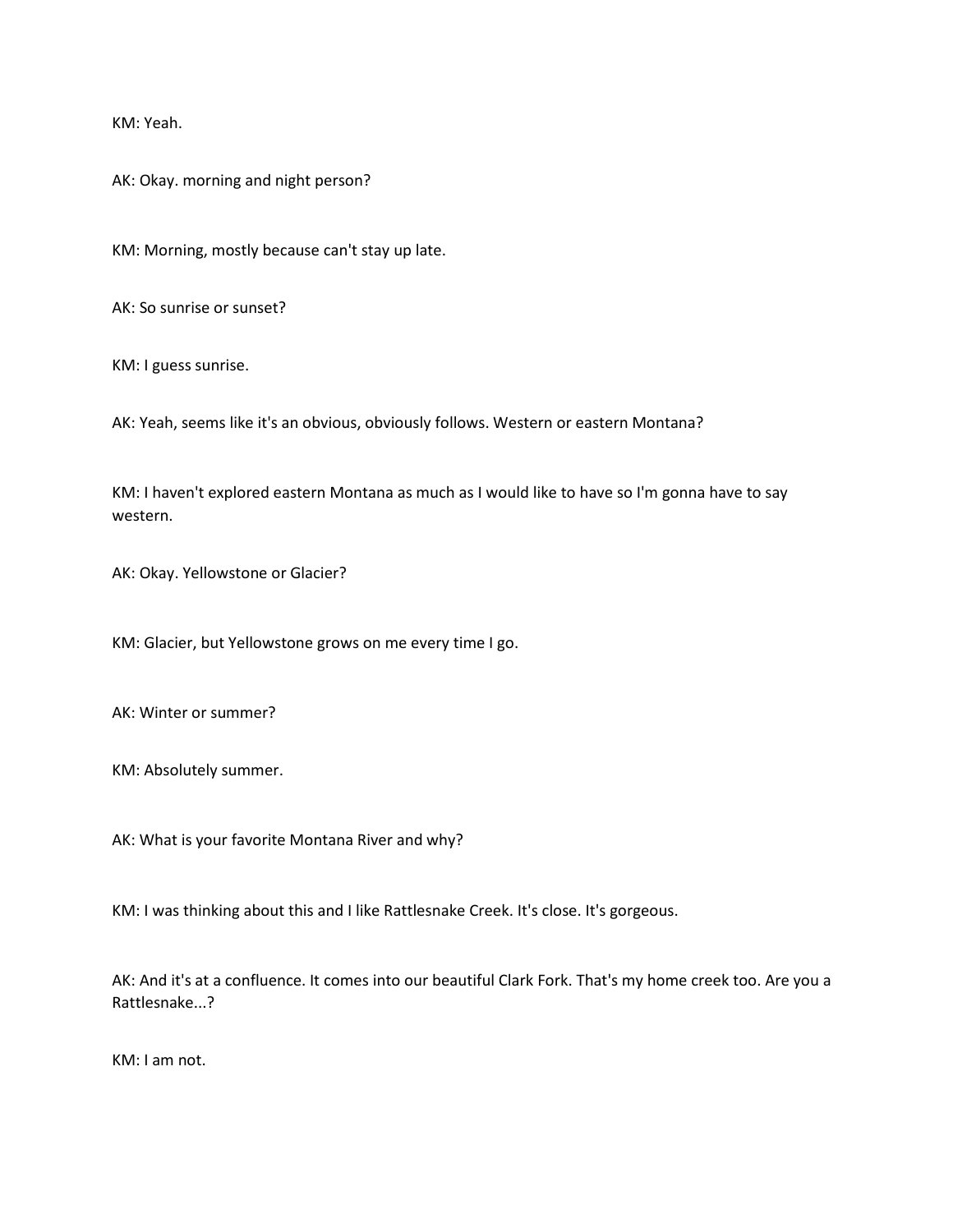AK: Okay, all right. What's your favorite Montana mountain range?

KM: The Beartooths are incredible.

AK: Yeah, they'rekind of out there by themselves.What took you out there?

KM: I think a trip through Yellowstone and continuing on but it was just mind blowing.

AK: Yeah,they're pretty staggering. What's your favorite charismatic megafauna?

KM: Oh, I'm looking at these pictures of grizzlies and I'm not sure they are my favorite, but they're usually the most noticeable.

AK: Easy to go with them. Yeah. And of course, on brand with the mascot. If you had said bobcat, we would have just edited it out. What's one piece of music you'd be willing to listen to in all eternity and or just a long time?

KM: I could listen to a lot of Alison Krauss, Emmylou Harris.Yeah.

AK: Emmylou Harris. What a choice. How did you come across her work?

KM: I feel like I've been listening to her for a long time. I think it's one of those. You hear a song and it's just like, wow, okay, I need to hear more.

AK: Totally distinctive voice and just there's something so pure.

KM: I saw her live at the Wilma.

AK: Oh, wow.

KM: It was amazing.

AK: Fantastic.What's the last voice you hear in your head when you go to sleep at night?